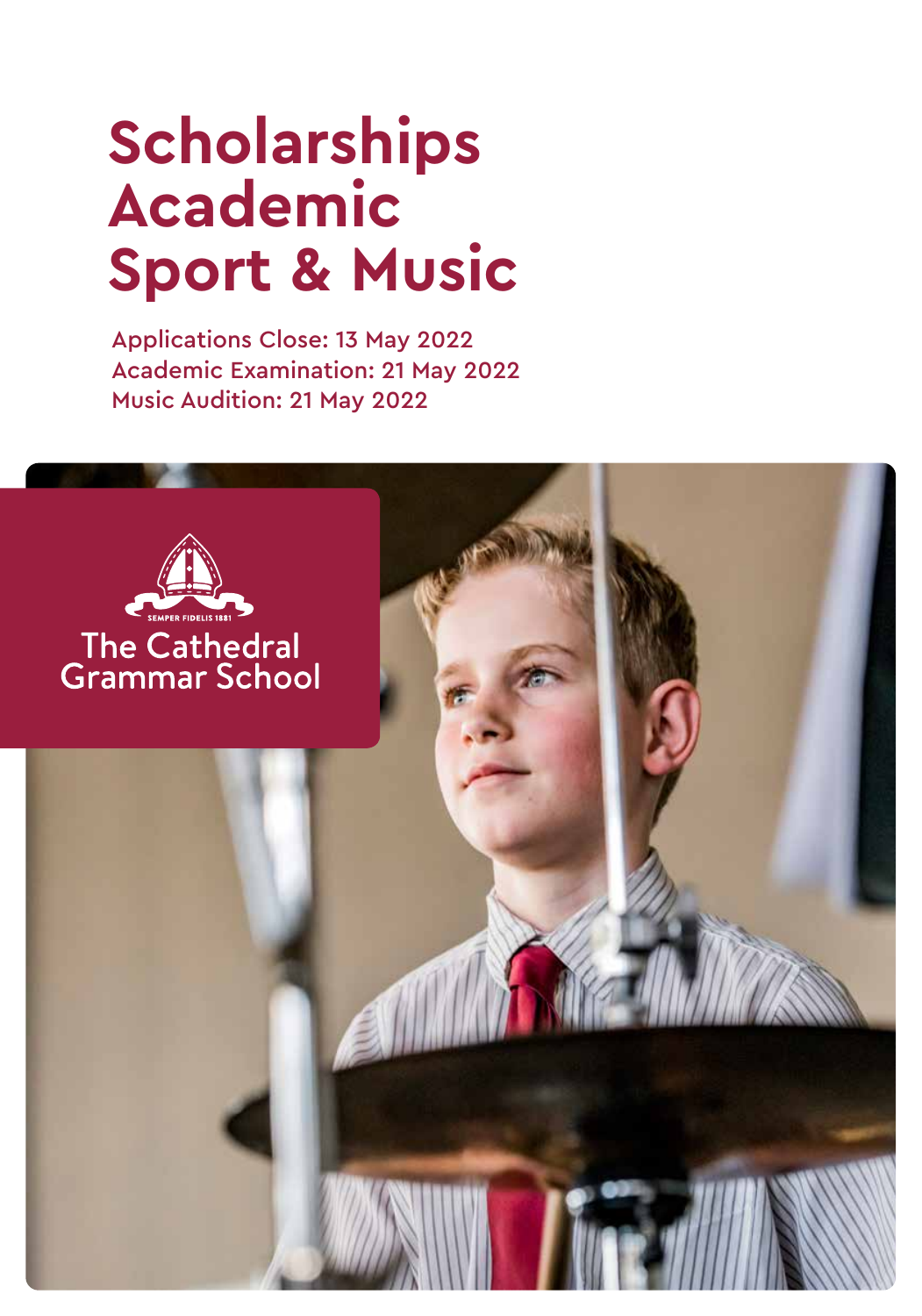# **Every child. Every day.**

Balancing traditional values with an energy to move forwards, The Cathedral Grammar School is the start of something extraordinary.

Our school is a place of ambition alongside preparation. We are committed to providing a balance of tradition and rigour while being curious and adventurous every day. Supported and encouraged by a culture of nurturing, knowing and growing, our students advance on their educational journeys with a solid foundation of academic success and a well-rounded character.

Our students learn from the best right from the start. Every year level benefits from the expertise of our high-calibre specialist teachers across multiple subjects. And with individual attention, every child's strengths are identified and built on, and support provided where and when needed. Plus, our distinct school structure is designed to best suit the different learning styles of both girls and boys at different ages.

Creativity and culture play a big role here, with our unique relationship with the ChristChurch Cathedral Choir and over 300 individual music and speech and drama lessons enjoyed every week in addition to class time. We're also a proud sporting school, offering a wide range of activities for student participation because here at Cathedral Grammar, we recognise physical education and sport as an important part in developing well rounded young people.





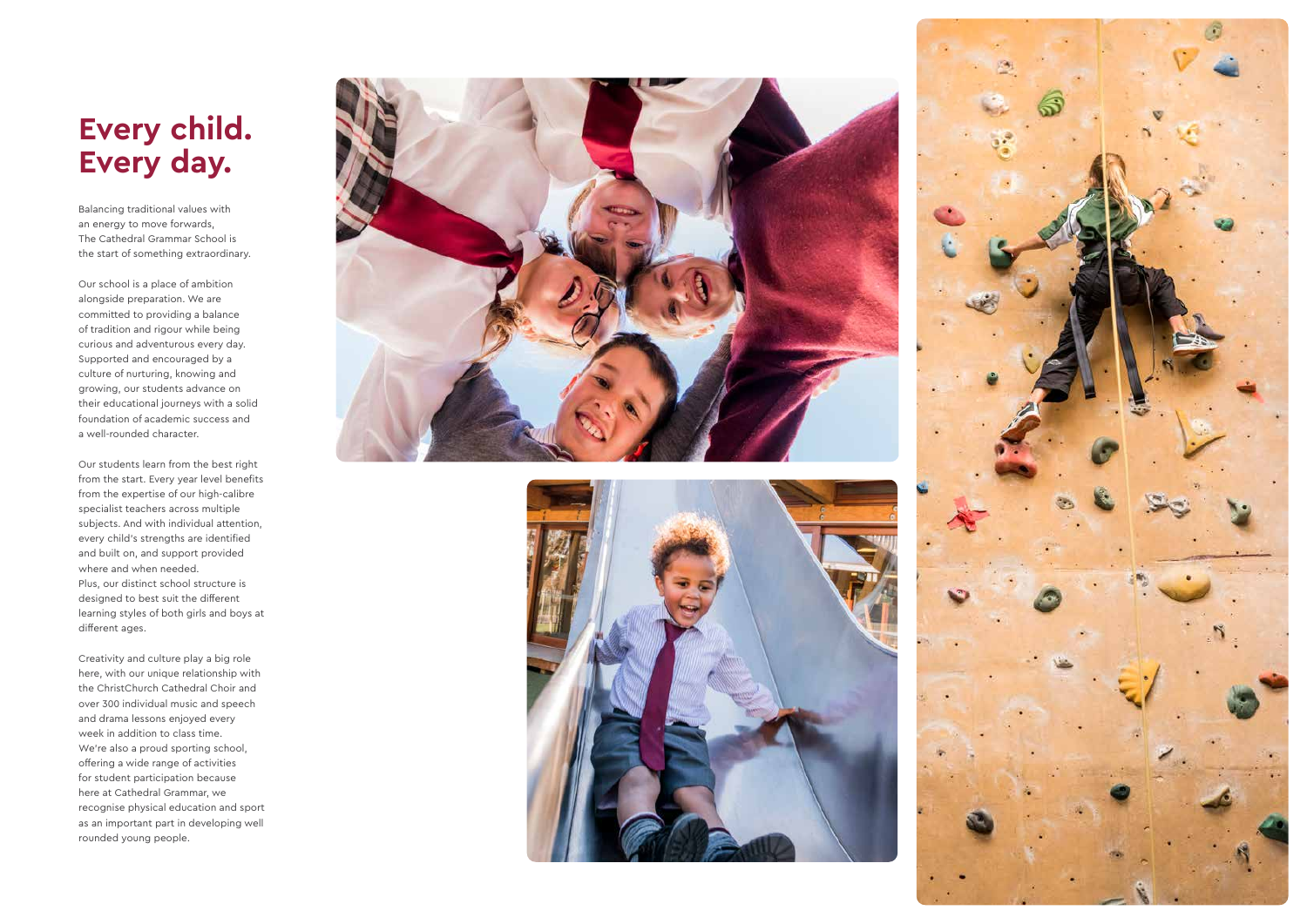





5

# **Welcome to The Cathedral Grammar School**

No other full primary, independent preparatory school in Christchurch has a history as rich or as long as ours. We take huge pride in the varied, successful and happy lives of the boys and girls who have experienced Cathedral Grammar over that time.

Yet for all this history and individual and collective achievement, it is to the future we always look. While we cannot claim to know exactly what sort of world our children will inhabit in 25, 50 or 75 years, one thing is certain; it will be a world that requires the best possible early physical, intellectual, creative, spiritual and social development of our young people, today.

We tell them it's ok to try, and fail, as long as you try again, because every day is another chance to learn. And with values at our core, hearts and minds come first, and we always respect others' views.

 $7k_1$ **Scott Thelning**

We prepare children for life in an environment of nurturing, knowing and growing. This means Cathedral Grammar is a safe place for students to experiment and express themselves as they discover the joy of knowledge and what the learning journey can truly mean. Students here know they'll be supported as they find their own path because they are encouraged to seek and try different ways and approaches.

We are proud to be guided by the Anglican values and ethos, Faith, Hope and Love, that have formed the foundations of our school since 1881.

They say the secret to getting ahead is getting started. With our combination of strong Christian values and high-calibre staff, we look forward to the opportunity of providing your child a school experience rich in tradition and modern in outlook - preparing every individual for an ever changing world.

**Principal**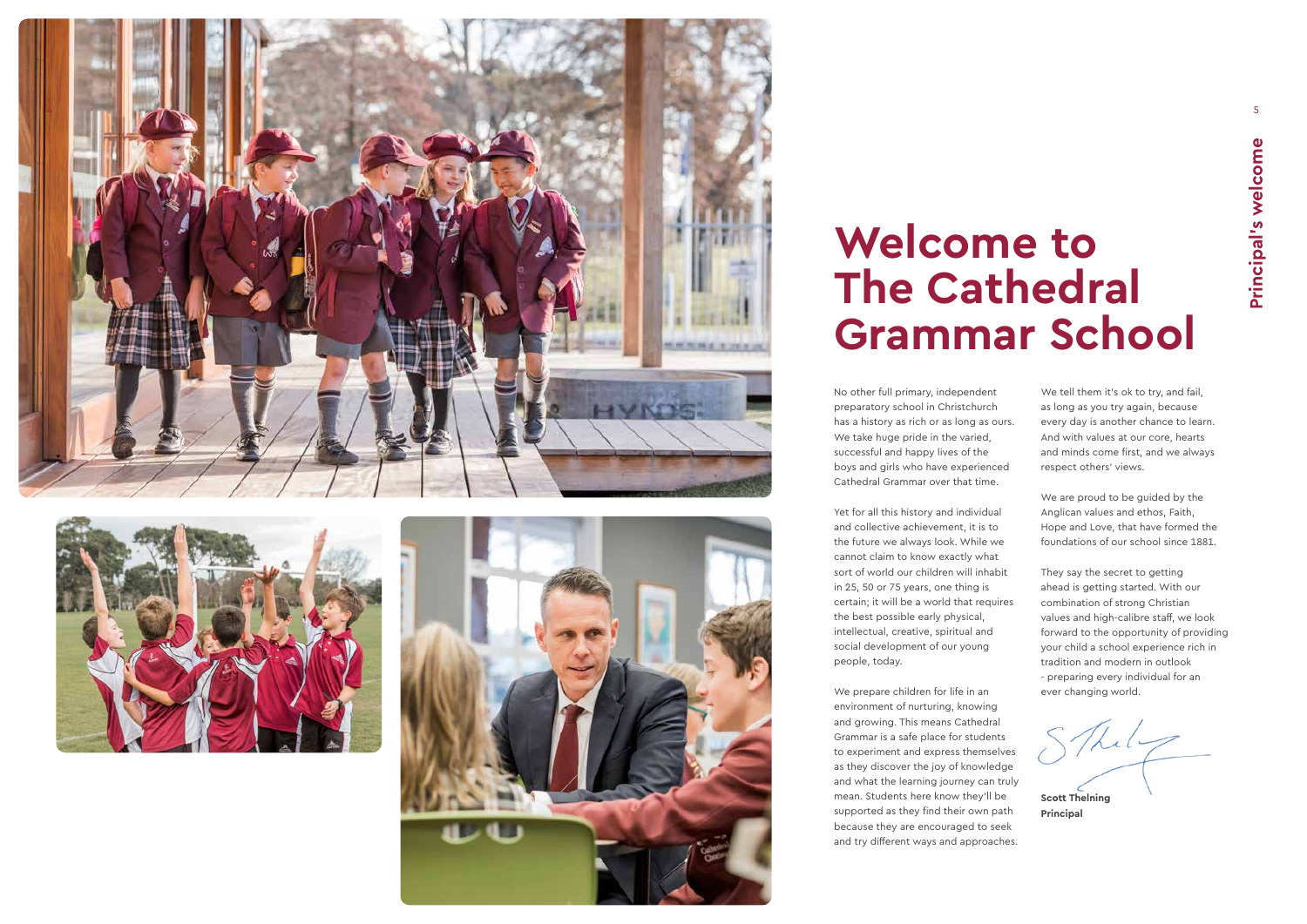The Cathedral Grammar School offers scholarships for entering into both the Boys' and Girls' Preparatory Schools, subject to availability of places.

Candidates must be eligible to enter Year 4-8 in 2023.

## **Academic**

Children who show considerable academic promise may apply for an Academic Scholarship. The awards will be made after examinations in English and Mathematics.

The Merton Scholarships were instituted to celebrate the 90th Anniversary of the school in 1971 and are named after the first Headmaster of the school, Mr G H Merton.

The number of scholarships awarded in any one year will be based upon the calibre and quantity of the applicants. The scholarships will normally be up to 50% of fees, but in exceptional cases this may be increased.

## **Music**

Children who show considerable musical promise on one or two instruments, and/or voice, may apply for a Music Scholarship.

An audition will be held where the candidates will be expected to perform two contrasting pieces on their instrument(s) plus show proficiency in

sight-reading and aural tests. Applicants for the Music Scholarship will be required to sit the examinations in English and Mathematics as well.

## **Sport**

Children who show considerable sporting promise may apply for a Sport Scholarship. Applicants will need to provide specific details of achievements, including written references by coaches/trainers.

## **General**

In considering the awards, the Principal will, in addition to the results of the examinations and auditions, have regard to the candidate's school record, general manner, attitude, work ethic and ability to work well with others. Under the terms of the scholarships,

tuition fees are paid in part for the successful candidates, providing the Principal is able to give a satisfactory report to the Board of Trustees each half year, of the character, diligence and progress of the scholar. In the case of an unsatisfactory report the scholarship may be terminated.

The scholarships do not include text book or uniform charges or such other chargable extras and disbursements as may be made by the school, although these are generally of a minor nature.

A pupil may receive only one scholarship or other fee discount at the one time.

The parents or caregivers of the successful candidates will be expected to sign an agreement which states that the student will be subject to the rules and expectations of the school, and that the parents or guardians will pay the charges mentioned above.

In the event that no candidate reaches the required standard, no award will be made.







# **Scholarships**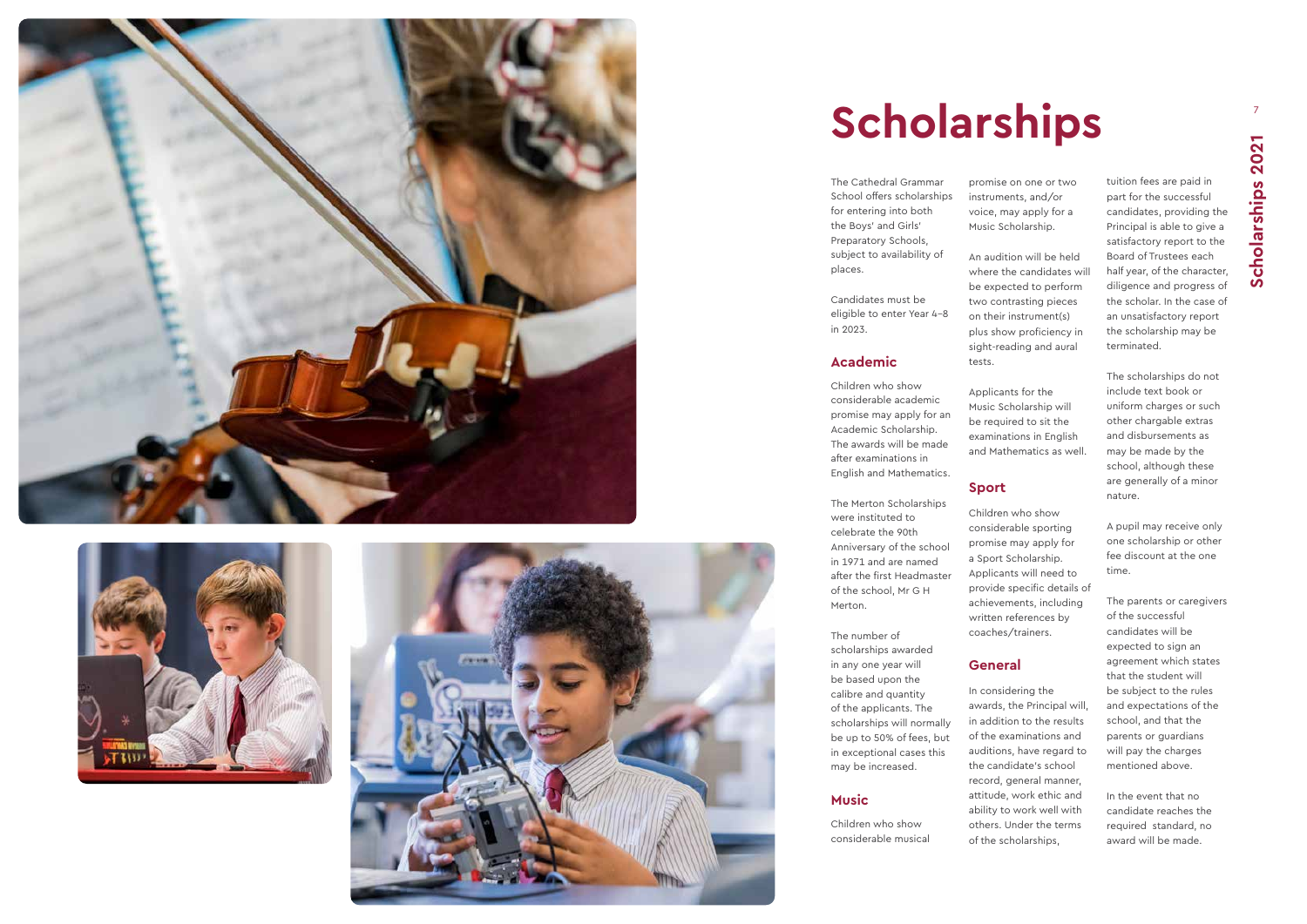9

# **Cathedral Chorister Scholarships**

The Christchurch Cathedral Choir is a unique part of our cultural heritage. The twenty boys and twelve men who make up the choir, along with their counterpounts in cathedrals and collegiate chapels throughout Britain, proudly maintain a centuries-old tradition of choral excellence in the service of the Church.

As members of the choir, the boys receive a first-class musical education and learn qualities of self-discipline, team work, leadership and self-reliance.

To join the choir, a boy must be between the ages of eight and usually ten. No previous musical experience is necessary but he should have a pleasant voice and be able to sing in tune. Being able to focus on task for periods of time is beneficial.

# Scholarships 2021 **Scholarships 2021**

If a boy auditions successfully for the choir, the boy and his

parents are interviewed by the Principal of The Cathedral Grammar School. If accepted, he becomes a probationer receiving free voice training for six months before being formally accepted as a chorister.

This programme provides an opportunity for a trial period for those with a genuine interest but without any financial commitment on either side until the end of the probationary period.

Choristers receive a Choral Scholarship, the terms and value of which can be discussed with the Principal.

The benefit a boy receives as a Choral scholar are enormous and are carried through into later life.

# **Scholarship Dates**

Applications Close: 13 May 2022 Academic Exam: 21 May 2022 Music Audition: 21 May 2022 Places Offered: 10 June 2022